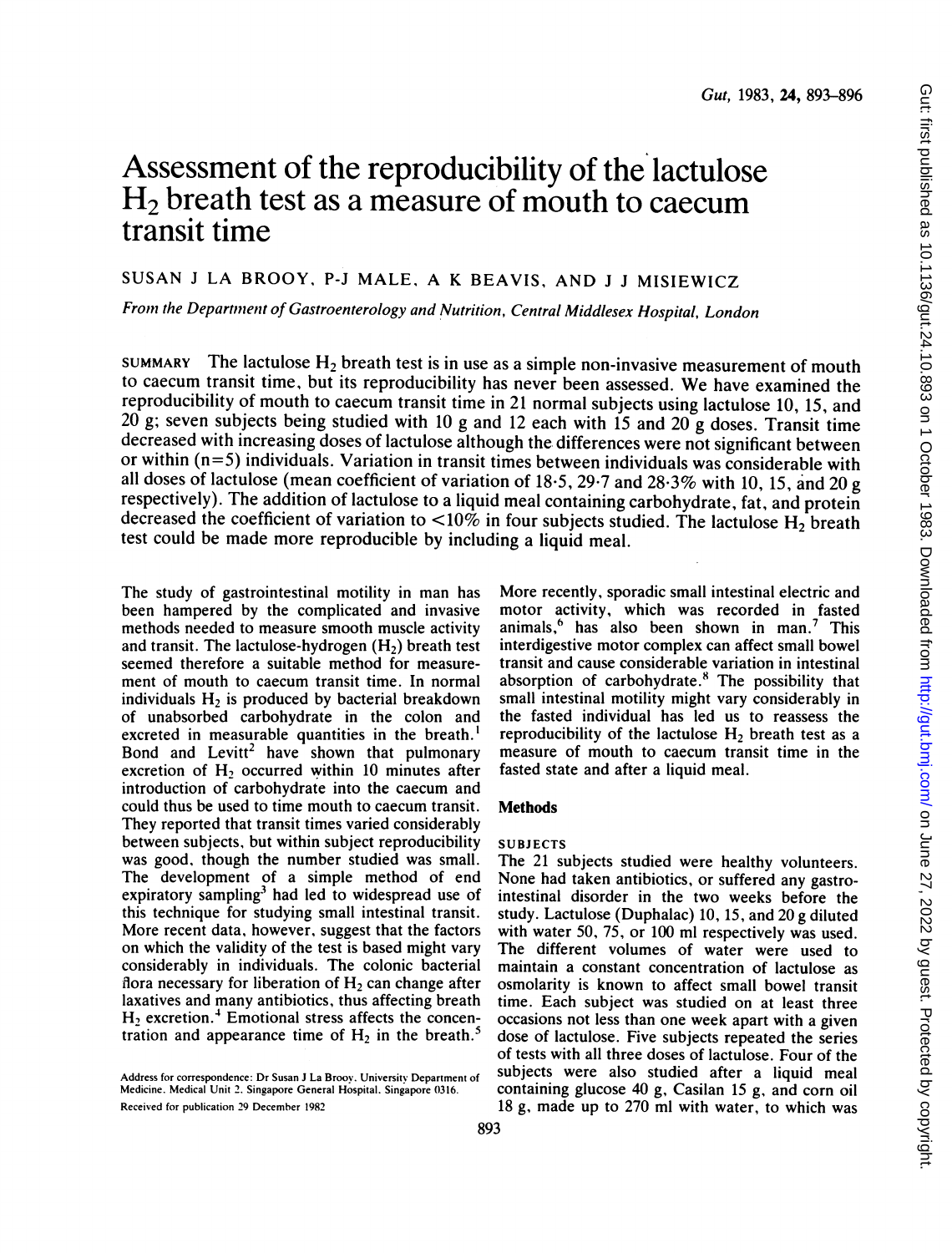added 30 g of lactulose. Thirty grams of lactulose were added because it was felt that this might offset the dilutional factor of the meal as well as the expected delay in gastric emptying. To ensure that any effect of a liquid meal on transit time could not be attributed solely to the effect of the larger volume on gastric emptying, transit time was measured in three subjects after the ingestion of 30 g of lactulose in 270 ml of  $H<sub>2</sub>O$ . Subjects were instructed to keep a record of their diet the day before each study and to avoid foods likely to generate  $H<sub>2</sub>$ . All studies began between 0800 and 0900 hours after an overnight fast. End expiratory breath samples were collected into 60 ml syringes from a modified Haldane-Priestley tube. $3$  After a fasting sample, the subject ingested the given dose of lactulose and end-expiratory breath was sampled at 10 minute intervals for three hours. The tests were conducted in a quiet environment and subjects were instructed to move about as little as possible.  $H_2$  concentration in the endexpiratory samples was measured by gas chromatography (Gow-Mac Series 552-69 gas chromatograph) using a molecular sieve column type 5A, calibrated with a standard gas containing 4.5  $\mu$ mol (100 ppm) of H<sub>2</sub> in nitrogen, the reproducibility of which has been shown.

Mouth to caecum transit time was taken as the time of initial increase above fasting levels of 0.5  $\mu$ mol (10 ppm) or more of H<sub>2</sub> where this increase was sustained. Results were analysed using Student's <sup>t</sup> test.

# **Results**

Twenty-one subjects were studied. Seven (six men, one woman) took lactulose 10 g; 12 (eight men four women) took 15 g, and 12 (11 men, one woman) 20 g. Five subjects (four men, one woman) were studied with all three doses of lactulose. Four subjects (two men, two women) who were studied with lactulose 20 g were also studied with lactulose 30 g added to the liquid meal. The mean ages of the subjects were similar (Table 1).

Table 1 Details of subjects in each study group

|                                    | n  | Men | Women | Mean age<br>(range, vr) |
|------------------------------------|----|-----|-------|-------------------------|
| Lactulose 10 g                     |    | 6   |       | $27.8(21-33)$           |
| Lactulose 15 g                     | 12 | 8   |       | $28.5(20-40)$           |
| Lactulose 20 g                     | 12 | 11  |       | $26.6(20-33)$           |
| Lactulose 10, 15,                  |    |     |       |                         |
| and $20 g$                         | 5  |     |       | $30.6(27-33)$           |
| Lactulose 30 g with<br>liquid meal |    |     |       | $26.2(21-33)$           |

# TRANSIT TIME WITH LACTULOSE 10 G

Six subjects were studied on three occasions and one four times (Table 2). In two (AKB and JC), <sup>a</sup> rise in breath  $H<sub>2</sub>$  was not detectable on single occasions. The mouth to caecum transit time was 93.9±9.6 minutes (mean  $\pm$  SEM) with a range of 50–120 minutes. The mean variation in transit expressed as the coefficient of variation was  $18.5 \pm 5.1\%$ (mean  $\pm$  SEM, range 5.9–40%).

#### TRANSIT TIME WITH LACTULOSE 15 G

Three subjects were studied on four occasions and the rest three times each (Table 2). There was no rise in the breath  $H_2$  of one subject (AKB) during one of the tests. The mean transit time was  $85.8 \pm \text{SEM}$  7.7 minutes (range 43.4–136.7 minutes). The mean coefficient of variation for individual transit times was 29.7±SEM 5.8% (range 4.2-  $79.4\%$ ).

## TRANSIT TIME WITH LACTULOSE 20 G

Eleven subjects repeated the test three times and one (MRF) was studied on a fourth occasion: raised breath  $H<sub>2</sub>$  was not recorded in this subject in one experiment (Table 2). The mean transit time for the group was 73.6±SEM 5.4 minutes (range 53.3-116.7 minutes). The coefficient of variation for transit times in individual subjects ranged from 7.9 to 72.6% (mean 28.2±SEM 6.3%).

#### COMPARISON OF DIFFERENT DOSES OF LACTULOSE IN ALL SUBJECTS

The Figure shows the mean breath  $H<sub>2</sub>$  concentration in all the subjects after different doses of lactulose. As expected,  $H_2$  excretion increased with the amount of substrate ingested. The differences after different doses of lactulose in mean total  $H_2$ production calculated by measuring the area under the curves were not significant  $(p>0.5)$ . Mean transit times diminished with increasing doses of lactulose, but because of the wide variation between individuals these differences were not significant  $(p>0.05)$ . Increasing the dose of lactulose did not decrease variability of individual transit times, the mean coefficient of variation being greater with 15 and 20 g than with the 10 g dose, though the difference was not significant ( $p > 0.05$ ). The concentrations of  $H_2$  produced by given doses of lactulose also varied in individuals. The four subjects who produced no  $H_2$  on single occasions tended to produce smaller amounts of  $H_2$  than other subjects in reponse to the same dose of lactulose.

#### COMPARISON OF DIFFERENT DOSES OF LACTULOSE IN FIVE SUBJECTS

To eliminate the effect of variation between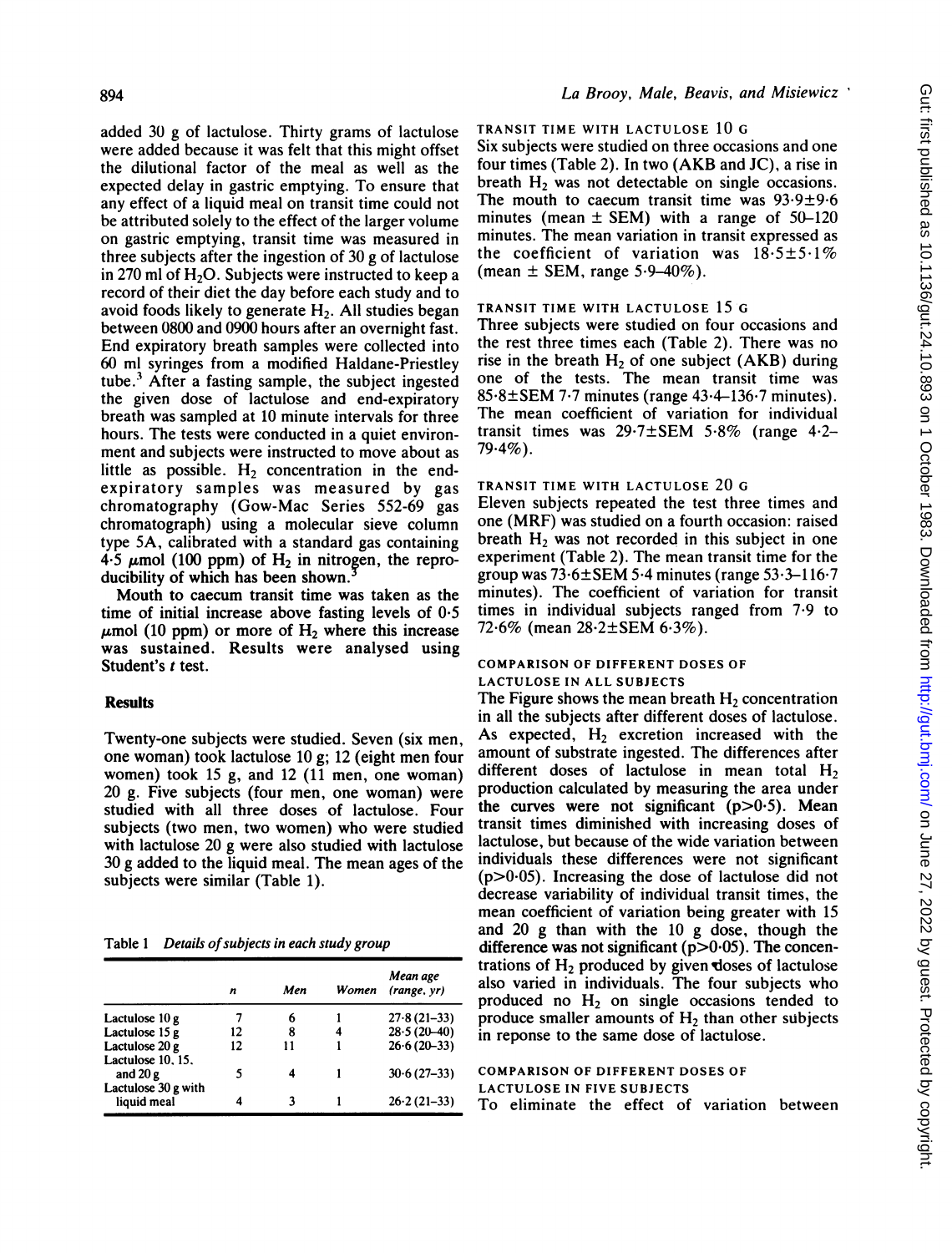

Fig. Mean breath  $H_2$  concentration (ppm) in all subjects studied with different doses of lactulose.

individuals, five subjects (SLB, PJM, AKB, AA, and RW) were studied with all three doses of lactulose. Mean transit times with 15 and 20 g lactulose were similar (79.32 and 78-68 minutes respectively) and shorter than after 10 g (97.16 minutes) though the difference was not significant  $(p>0.1)$ . Similarly, increasing the dose of lactulose had no effect on the coefficient of variation of individual transits.

EFFECT OF A LIQUID MEAL ON TRANSIT TIME Four subjects (SLB, AKB, MRF, and IB) who had taken lactulose 20 g were also studied with lactulose 30 g taken together with the liquid meal containing absorbable carbohydrate (glucose), fat, and protein. The mean transit time was longer (82.5±SEM 8.7 minutes) than with lactulose  $20 \text{ g}$  in the fasted state (76.7±SEM 6.8 minutes) but not significantly so

Table 2 Mouth to caecum transit times in subjects studied with different doses of lactulose

|                  |                 |        | Transit time (min) |           |        |                            | Coefficient         |
|------------------|-----------------|--------|--------------------|-----------|--------|----------------------------|---------------------|
|                  | <b>Subjects</b> | Test 1 | Test <sub>2</sub>  | Test 3    | Test 4 | Mean transit<br>time (min) | of variation<br>(%) |
| Lactulose 10 g   | <b>SLB</b>      | 60     | 80                 | 80        | 130    | 88                         | $34 - 1$            |
|                  | <b>PJM</b>      | 110    | 120                | 130       |        | 120                        | 8.3                 |
|                  | <b>AKB</b>      | ۰      | 100                | 130       |        | 115                        | $18 - 4$            |
|                  | AA              | 100    | 110                | 130       |        | 113                        | 13.5                |
|                  | <b>RW</b>       | 30     | 50                 | 70        |        | 50                         | $40-0$              |
|                  | JC              | 80     | 70                 | $\bullet$ |        | 75                         | $9-4$               |
|                  | DB              | 100    | 90                 | 100       |        | 97                         | 5.9                 |
| Lactulose 15 g   | <b>SLB</b>      | 70     | 100                | 130       |        | 100                        | $30 - 0$            |
|                  | <b>PJM</b>      | 90     | 100                | 120       |        | 103                        | $14 - 7$            |
|                  | <b>AKB</b>      | 60     | 70                 | ٠         | 90     | 73                         | 20.9                |
|                  | AA              | 40     | 70                 | 70        | 110    | 73                         | 39.6                |
|                  | <b>RW</b>       | 30     | 40                 | 40        | 80     | 48                         | $46 - 7$            |
|                  | <b>FM</b>       | 80     | 110                | 150       |        | 113                        | $31 - 0$            |
|                  | KS              | 30     | 40                 | 60        |        | 43                         | 35.3                |
|                  | MT              | 60     | 70                 | 90        |        | 73                         | $20 - 1$            |
|                  | BY              | 70     | 70                 | 110       |        | 83                         | 27.7                |
|                  | <b>JPS</b>      | 80     | 80                 | 90        |        | 83                         | 6.9                 |
|                  | <b>DW</b>       | 10     | 130                | 160       |        | 100                        | 79.4                |
|                  | JC              | 130    | 140                | 140       |        | 137                        | 4.2                 |
| Lactulose 20 g   | <b>SLB</b>      | 60     | 70                 | 80        |        | 70                         | $14 - 2$            |
|                  | <b>PJM</b>      | 160    | 110                | 80        |        | 117                        | 34.6                |
|                  | <b>AKB</b>      | 170    | 30                 | 90        |        | 97                         | 72.6                |
|                  | AA              | 50     | 50                 | 60        |        | 53                         | $10-8$              |
|                  | <b>RW</b>       | 30     | 40                 | 100       |        | 57                         | $66 - 8$            |
|                  | <b>FM</b>       | 60     | 70                 | 90        |        | 73                         | $20-8$              |
|                  | <b>MRF</b>      | ٠      | 70                 | 80        | 70     | 73                         | 7.9                 |
|                  | cw              | 60     | 70                 | 60        |        | 63                         | 9.1                 |
|                  | AH              | 50     | 60                 | 90        |        | 67                         | $31 - 2$            |
|                  | <b>DW</b>       | 70     | 90                 | 110       |        | 90                         | 22.2                |
|                  | <b>JS</b>       | 50     | 60                 | 60        |        | 57                         | $10-2$              |
|                  | IB              | 40     | 70                 | 90        |        | 67                         | $37 - 7$            |
| Lactulose 30 g   | <b>SLB</b>      | 80     | 80                 | 90        |        | 83                         | 6.9                 |
| with liquid meal | <b>AKB</b>      | 70     | 70                 | 80        |        | 73                         | 7.9                 |
|                  | IB              | 60     | 70                 | 70        |        | 67                         | $8 - 6$             |
|                  | <b>MRF</b>      | 100    | 110                | 110       |        | 107                        | $5 - 4$             |
| Lactulose 30 g   | <b>SLB</b>      | 70     | 90                 | 110       |        | 90                         | 23.5                |
| with water       | <b>AKB</b>      | 120    | 80                 | 70        |        | 90                         | 29.4                |
|                  | <b>MRF</b>      | 60     | 90                 | 100       |        | 83                         | $25 - 1$            |

\* No rise in breath  $H_2$  concentration after lactulose.